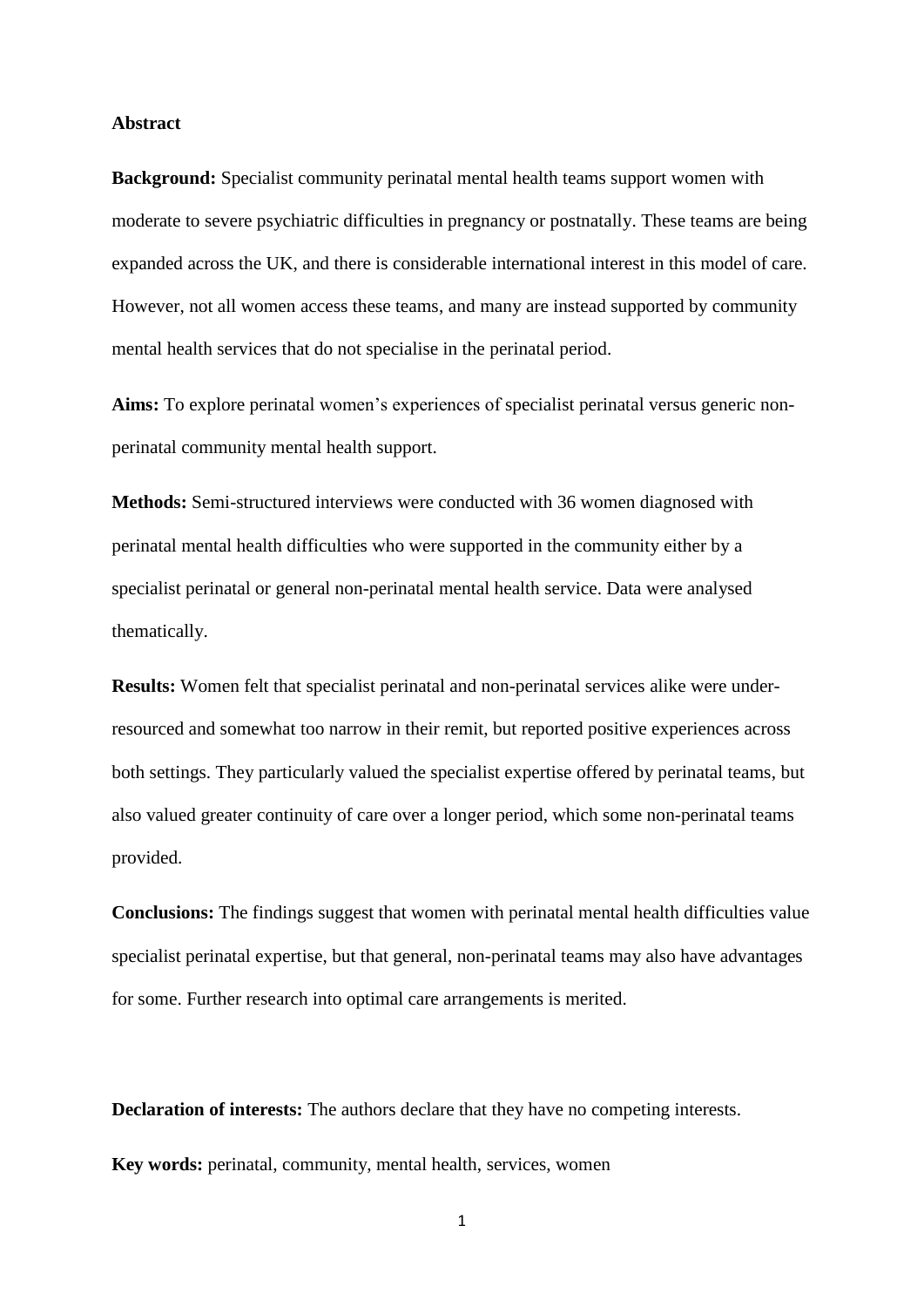## **1. Introduction**

Perinatal mental health difficulties during pregnancy and after giving birth are common (Howard et al., 2014) and effective support is considered vital (Bauer, Parsonage, Knapp, Lemmi, & Bayo, 2014). In England it is recommended that all women with serious perinatal mental health difficulties which can be managed in the community should have access to a specialist community perinatal team (Maternal Mental Health Alliance, 2018; National Collaborating Centre for Mental Health, 2018). It is recommended that these should be multidisciplinary teams comprised of perinatal psychiatrists, perinatal mental health nurses and other specialists (e.g. psychologists and social workers) who assess and treat women with moderate to severe difficulties in pregnancy or postnatally. They are expected to offer: assessment of the mother-infant relationship, psychological interventions and medication (via home visits and outpatient appointments), pre-conception advice to women with severe preexisting mental health difficulties (e.g. bipolar disorder), support for women transitioning to or from a mother and baby unit (MBU), and close liaison with social care, maternity and other psychiatric services (Royal College of Psychiatrists, 2018).

While specialist inpatient MBUs operate across a number of countries (Brockington, Butterworth, & Glangeaud-Freudenthal, 2017) and primary care interventions have been trialled for common perinatal mental health difficulties in both high and low income countries (Harvey, Fisher, & Green, 2012; Rahman et al., 2013), secondary care community perinatal mental health services are, to our knowledge, unique to the UK. There is considerable international interest in replicating this model of care abroad, with countries like Australia beginning to develop similar services. Even in England, although specialist community perinatal mental health teams are now being funded across the country, until recently many regions did not have a perinatal service or had only a part-time perinatal nurse or psychiatrist (Bauer et al., 2014). In areas of the country without perinatal teams, as in other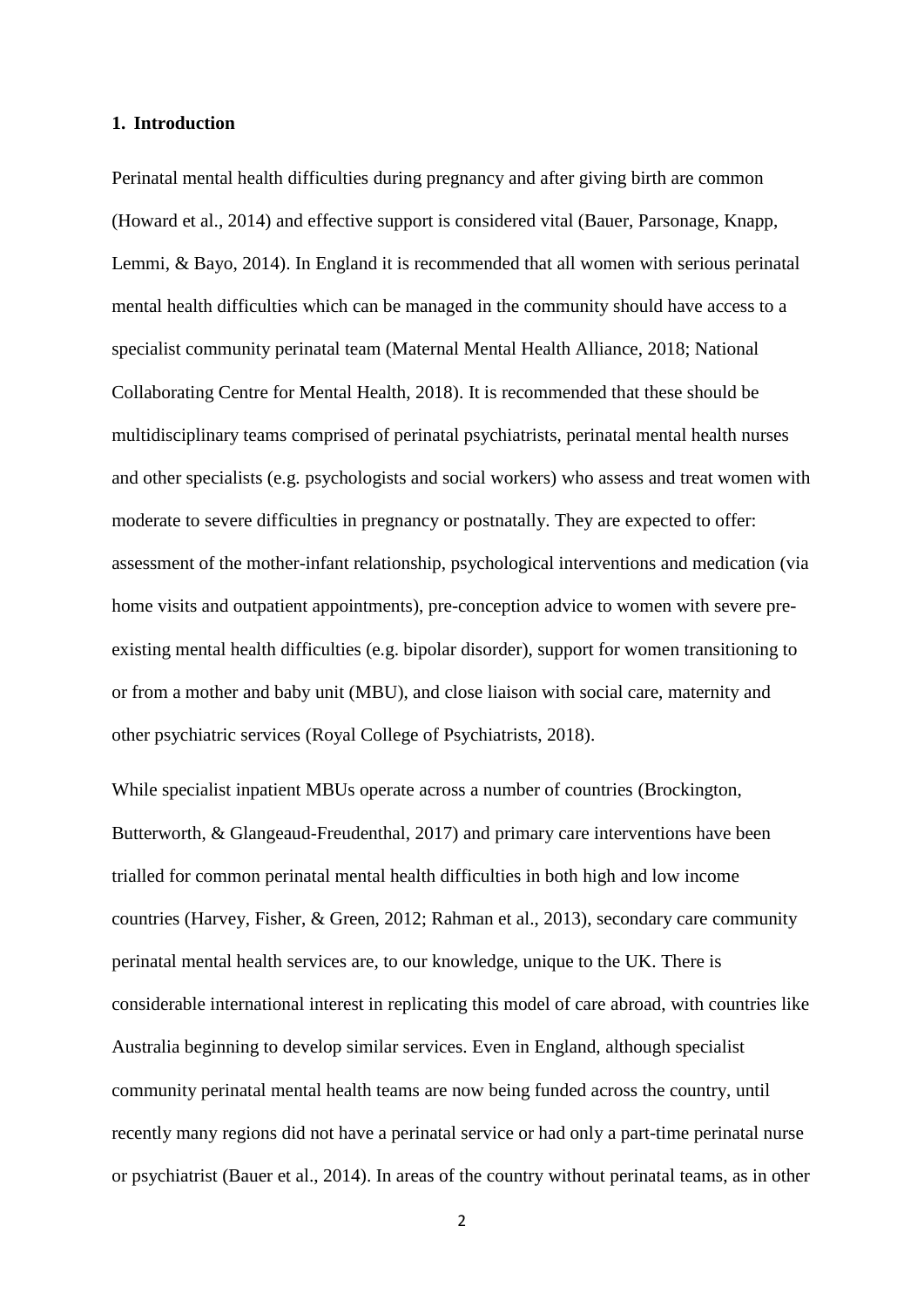countries, women with serious perinatal mental health difficulties in the community are seen by non-perinatal or generic mental health services. In the UK, these include secondary care services such as community mental health teams (CMHTs). These multidisciplinary teams include psychiatrists, psychologists, nurses, social workers and occupational therapists and support adults with a range of relatively severe psychiatric problems. Perinatal women with specific diagnoses may also be seen by other non-perinatal secondary care services, such as personality disorder services, or early intervention in psychosis services.

Proposals to increase access to specialist perinatal mental health care have been driven partly by arguments, both from the UK and internationally, that perinatal women require different facilities and responses to those offered by generic, non-perinatal services (Brockington et al., 2017; NHS England, 2016). Women admitted to hospital with acute perinatal mental health difficulties report positive experiences of specialist MBUs compared to general psychiatric wards (Heron et al., 2012; Megnin-Viggars, Symington, Howard, & Pilling, 2015; Robertson & Lyons, 2003), while women accessing primary care services emphasise the need for support to be consistent, non-judgemental and well-tailored to the perinatal context (Megnin-Viggars et al., 2015; Millett et al., 2018). However, to our knowledge, no research has been published exploring women's experiences of secondary care support from either specialist perinatal or non-perinatal community mental health teams. This is clearly a gap in the research and this study set out to explore this qualitatively.

#### **2. Method**

#### **2.1 Participants**

This study was part of a wider qualitative research study (the 'STACEY' study) exploring experiences of a range of services supporting women with perinatal mental health difficulties. Altogether, 52 women were recruited purposively for the wider study. Women were initially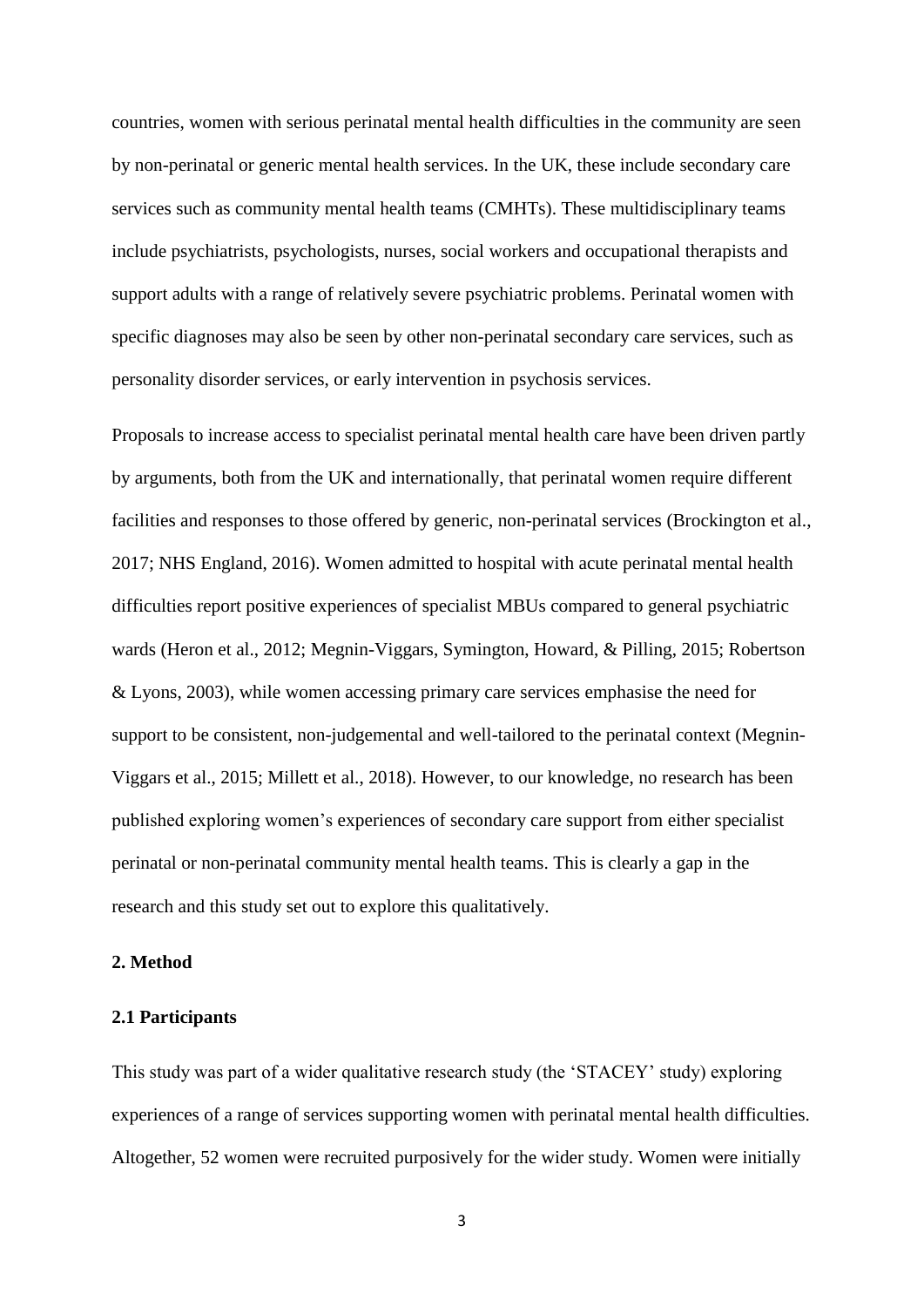approached by a clinician from their mental health team and those interested in participating were contacted by a researcher who provided them with further information about the study. A sub-sample of 36 women was selected from the wider study, who had all accessed secondary care treatment in the community for a perinatal mental health difficulty (defined as a new mental health difficulty or relapse/exacerbation of a pre-existing difficulty occurring during or after their most recent pregnancy). Treatment was either from a multidisciplinary, specialist perinatal community mental health team, or from a non-perinatal community mental health service offering continuing care. Women were *not* included if they had only received input from e.g. a local perinatal specialist (i.e. not a full multidisciplinary perinatal team) *unless* they had also accessed a relevant multidisciplinary service. Community services offering acute care only were excluded (i.e. crisis teams), as were primary care services supporting women with milder difficulties. Non-perinatal services included CMHTs, recovery teams, early intervention services and complex needs or personality disorder services.

Additional inclusion criteria required that women had to be 16+ and have a baby aged 6-9 months old.

The 36 participating women came from eight diverse National Health Service (NHS) healthcare providers in England. At the time of data collection, three of these had full multidisciplinary perinatal community mental health services while five did not. Interviews normally took place in participants' homes. NHS ethical approval was obtained (reference: 13/LO/1855). Participation was voluntary and women's care was not affected if they declined to take part. Women were told that their contributions would be kept confidential with identifying details removed, but that the researcher would pass on information if he/she had major concerns about their safety or that of others. All participants gave informed written consent.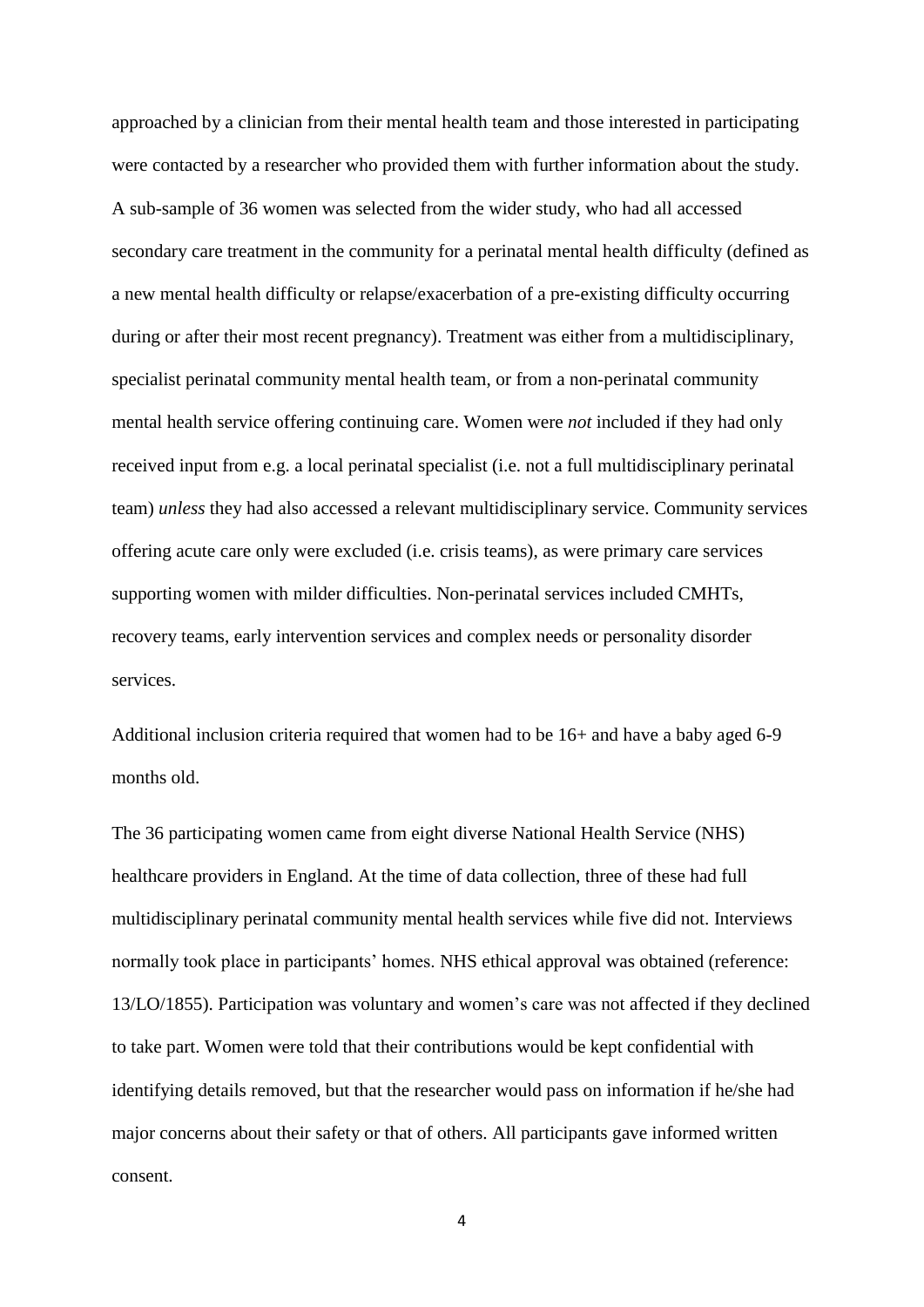## **2.2 Data collection**

A qualitative interview guide was developed by the research team with input from a service user and carer advisory panel. Semi-structured interviews lasting approximately one hour were carried out between June 2015 and March 2017. Women were asked about their access to services, experiences of care, relationships with professionals, and involvement in decision making. They were also asked about information provision and family inclusion and support. Interviews, covered women's experiences of their entire care pathway, but only data relating to relevant services were analysed for this study. Thirty-three of the thirty-six interviews were conducted by the first author (who is a clinical psychologist and researcher), while two were conducted by an MSc student and one by a service user researcher who had herself accessed support for a perinatal mental health difficulty.

## **2.3 Analysis**

**.** 

Interviews were audio-recorded, anonymised, transcribed and imported into NVivo 11<sup>1</sup> . Thematic analysis (Braun & Clarke, 2006) was carried out by the first and second author (an MSc student). Initial codes were generated using line-by-line coding, after which relationships between codes were explored to develop key themes in an iterative process. A third researcher (also an MSc student) separately coded four interviews to increase validity and disparities between the researchers were resolved through discussion. In qualitative research, reflexivity is considered vital. Throughout the research process, the researchers were therefore mindful of how their own positioning, backgrounds and experiences (e.g. of working in or accessing services) could have influenced their interactions with participants and/or interpretations of the data.

<sup>&</sup>lt;sup>1</sup> One additional interview was accidentally not recorded and was therefore excluded.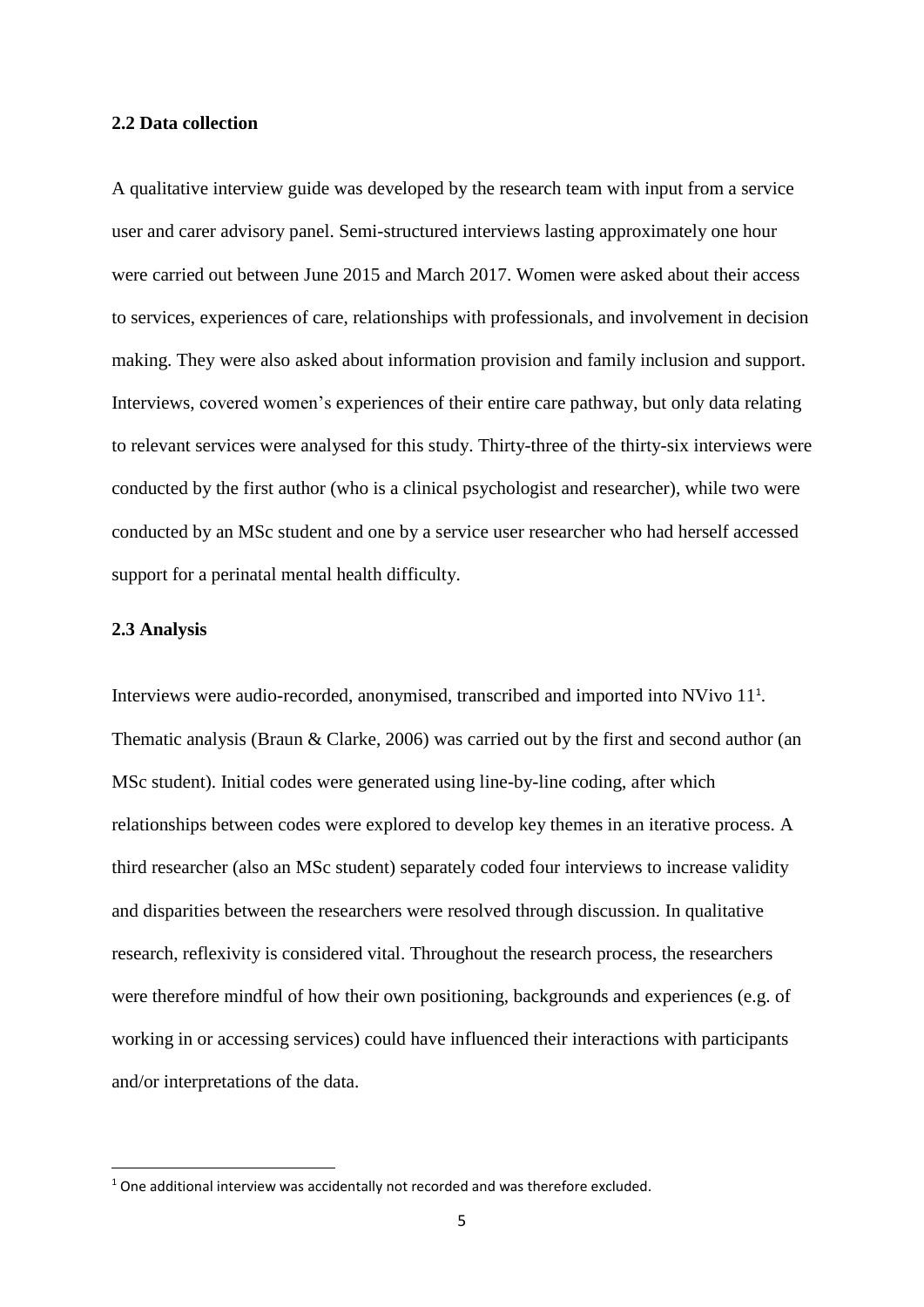# **3. Results**

# **3.1 Participant characteristics**

Fourteen women had accessed a specialist multidisciplinary perinatal mental health team, eighteen had accessed a non-perinatal mental health team in a secondary care setting, and four had used both during the perinatal period. Twelve women who accessed non-perinatal teams also had some form of specialist perinatal input, but not from a multidisciplinary community perinatal team (e.g. from a local perinatal specialist or specialist mental health midwife). Women's characteristics are shown in Table 1.

[Table 1 here]

## **3.2 Key themes**

**.** 

## **3.2.1 Value of perinatal expertise and tailoring**

Women in the study experienced a range of difficulties and had diverse needs. Some wanted professionals to offer them emotional support to help them cope with motherhood and the impact on their mental health of having a new baby. Others wanted support caring for their infants and several were struggling with interpersonal conflict. Fifteen women had stayed either on an MBU ( $n=6$ ) or an acute psychiatric ward/crisis house ( $n=6$ ), or both ( $n=3$ ), and wanted help continuing their recovery in the community. A number of women were keen for advice about taking medication in the perinatal period.

For women who accessed specialist perinatal teams, a key theme was the high quality of expertise offered. Women reported that clinicians had "real insight" (Mother-14<sup>2</sup>) into

 $2$  Mothers were given ID codes (1-36) and verbatim comments are labelled using these.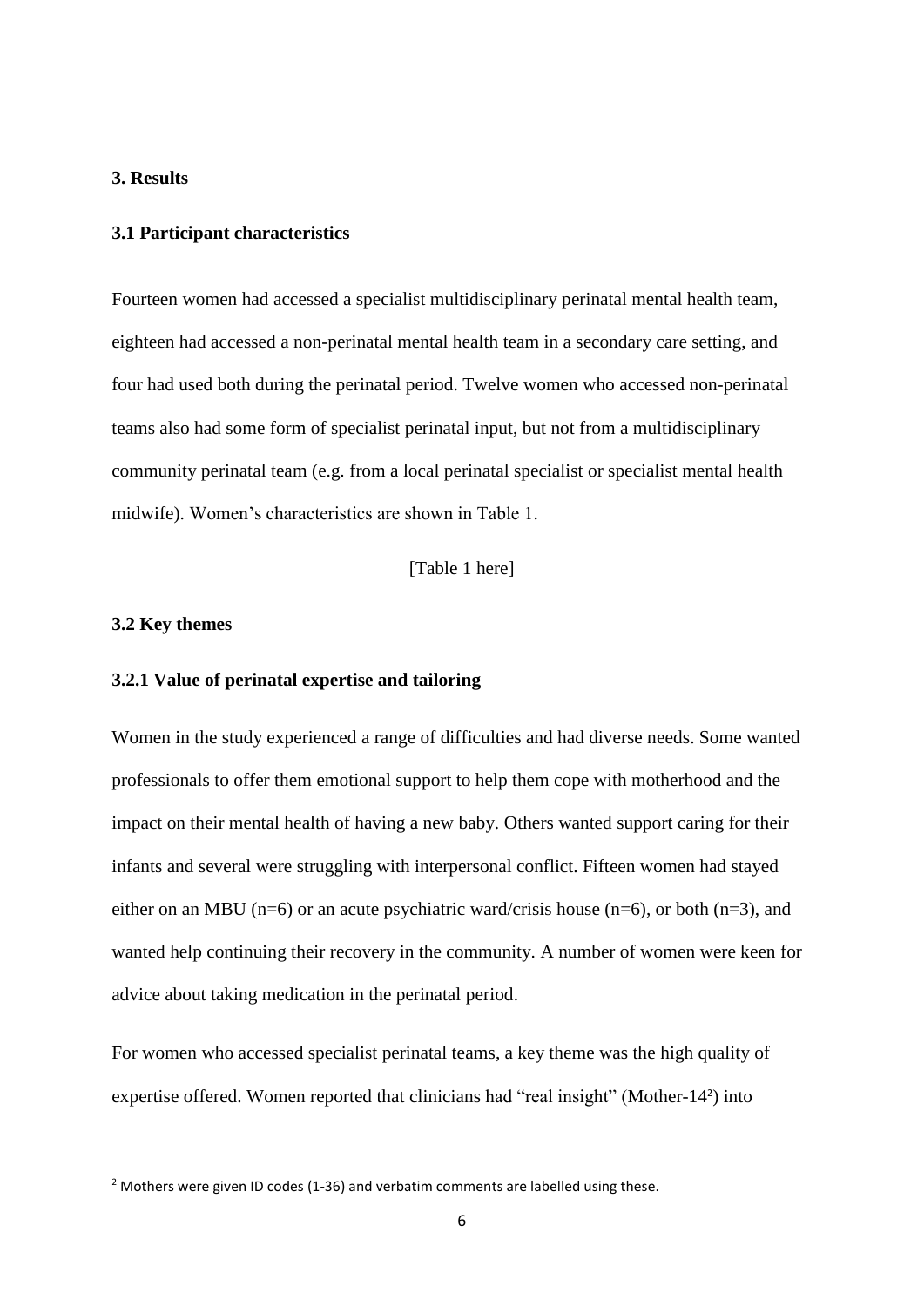perinatal mental health and were able confidently to reassure them that "people do come out through it" (Mother-3). They felt specialist perinatal practitioners were able to answer their questions (e.g. about taking medication during pregnancy/while breastfeeding), tailor their support to the perinatal context, and inform women about other local services that might be of value.

During appointments, women valued it when specialist perinatal clinicians seemed "used to having babies there" (Mother-4) or even arranged for an extra staff member to "play with them" (Mother-2). In some cases, women said that perinatal mental health clinicians also advocated on their behalf, for example ensuring that staff in maternity services understood the implications of having a perinatal mental health problem and acted accordingly.

I'm grateful, thankful to [my perinatal psychiatrist] for making the doctor induce me, though because the, you know, the hospital was making it very difficult.

Mother-10

By contrast, several women under the care of non-perinatal teams felt there was a lack of perinatal expertise among clinicians, and a few women believed practitioners underestimated the likelihood of them experiencing perinatal mental health difficulties or did not take their perinatal struggles seriously enough.

I don't think that they see enough pregnant women to really know what they're, you know, to keep up to date with what they're saying. I don't think that the psychiatrists, the general psychiatrists that I've seen have shown much understanding of it.

Mother-22

When women experienced general mental health practitioners as insensitive, or unaware of their needs as mothers, they could feel unsupported and struggle to engage.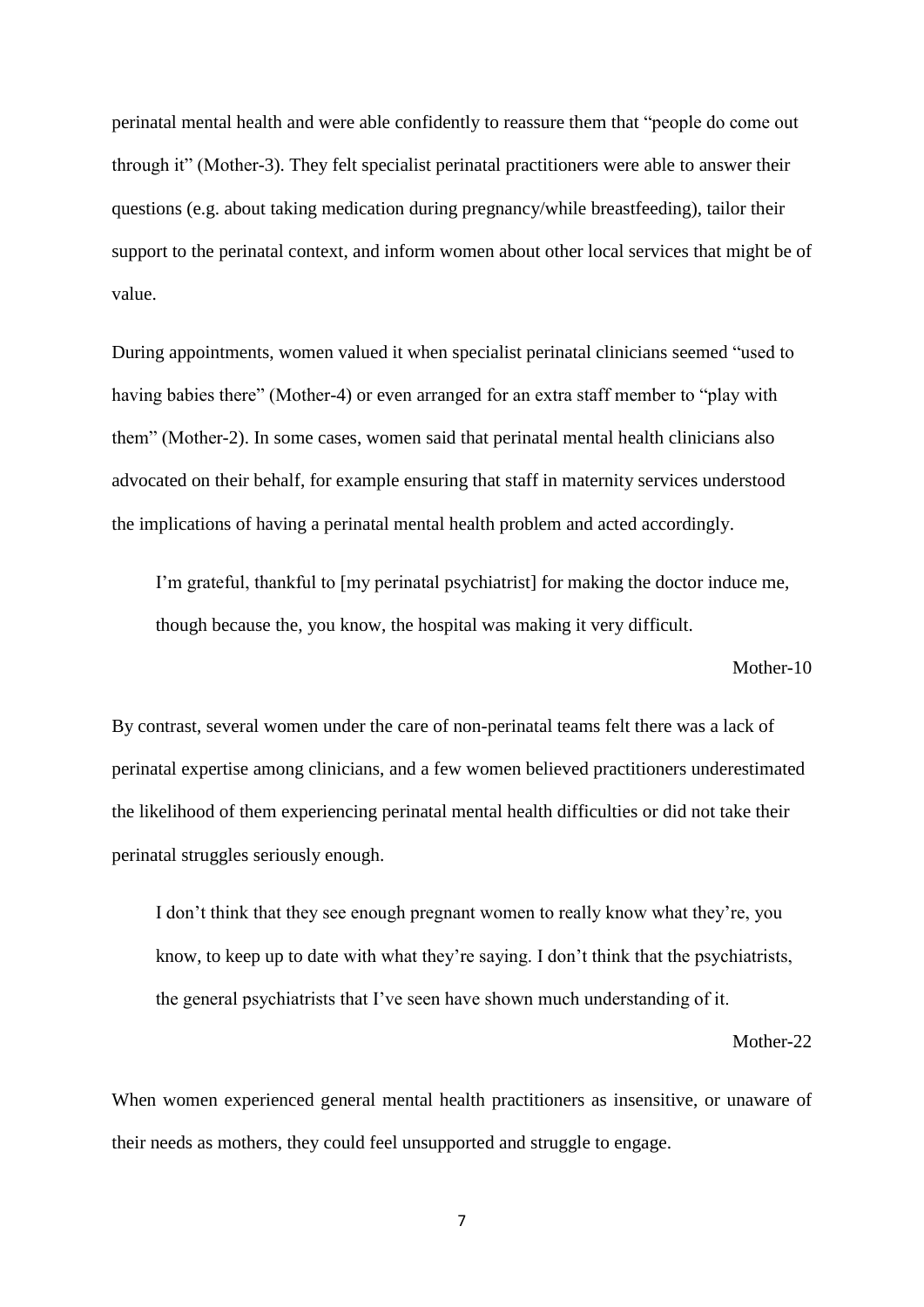[The CMHT psychiatrists] said that I wasn't really cooperating. Well it's because I had [my baby] and I wanted to keep breastfeeding her. That's what I wanted to do.

#### Mother-29

"When, you know, you're not able to breastfeed…you feel awful…I don't think that was ever addressed by-, we never talked about it…and we never had that chance…to discuss it."

## Mother-26

Where women had both specialist perinatal and non-perinatal input, there were examples of perinatal practitioners being supportive when women found clinicians in non-perinatal services insensitive. Often, this seemed to be because they felt specialist perinatal clinicians treated them like ordinary mothers, while non-perinatal clinicians were more likely to judge them or view them as a risk to their babies. There were indications (though only tentative due to the small numbers) that this was particularly true of women diagnosed with personality disorders, who sometimes valued perinatal mental health specialists, while struggling to feel accepted by others.

[The personality disorder service] were horrible with me at the beginning, they were really horrible. I wouldn't have kept going if my perinatal mental health nurse wouldn't have said like, 'You do this'…She was very clear, 'Just a horrible assessment, yes. And if they say something to you that offends you, then you need to still go…and they need feedback'…She was basically holding it together.

#### Mother-34

There were exceptions, where women felt non-perinatal practitioners showed a good level of understanding and expertise. It was also clear that women could still benefit from non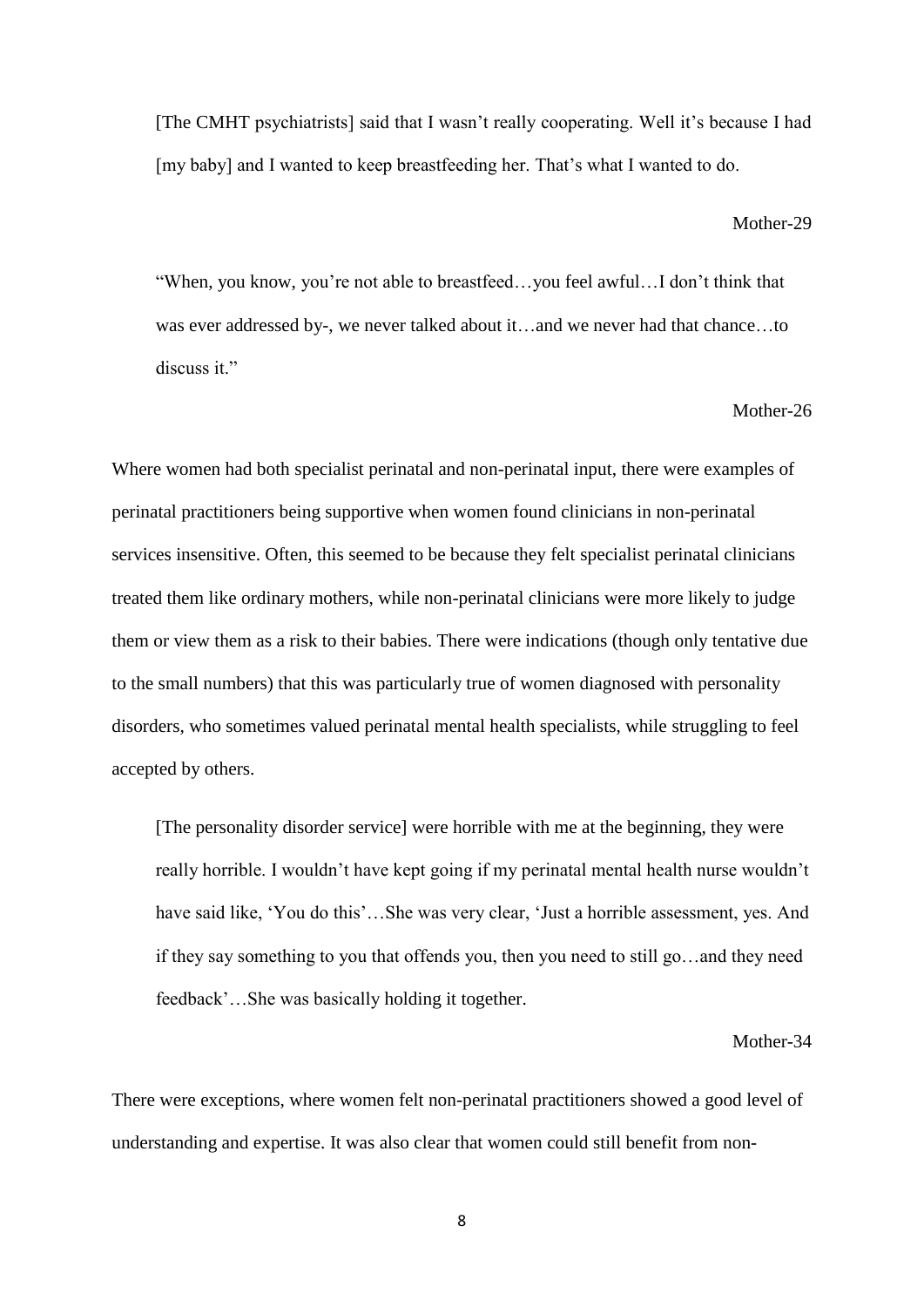perinatal mental health support, especially when practitioners had experience with other perinatal women, shared their own experiences of parenthood, or researched perinatal issues.

[My CMHT care coordinator has] come up with loads of different things to do with the kids and me in terms of getting back out in the community…She's gone out and done her research and come back.

#### Mother-16

It was common across specialist perinatal and non-perinatal services alike for women to say they valued clinicians sharing their own experiences of having a baby and appearing almost like peers. There were also examples across both settings of practitioners arranging appointments around family schedules or offering home visits so women didn't have to travel or arrange childcare.

[My perinatal nurse] has children of her own. She's come from, she's a single mother. She's actually come from a place of, like, she's experienced it and…she just really understands me.

#### Mother-8

[The early intervention service] don't make me go into the hospital unless it's absolutely necessary, because they know I've got children and it's difficult to get out, car, get the pushchair out, get upstairs.

Mother-19

#### **3.2.2 Importance of coordination between services**

As shown in Table 1, most participating women had previously accessed mental health support. Some had longstanding difficulties and were already in contact with non-perinatal mental health teams prior to becoming pregnant. There were examples of clinicians in non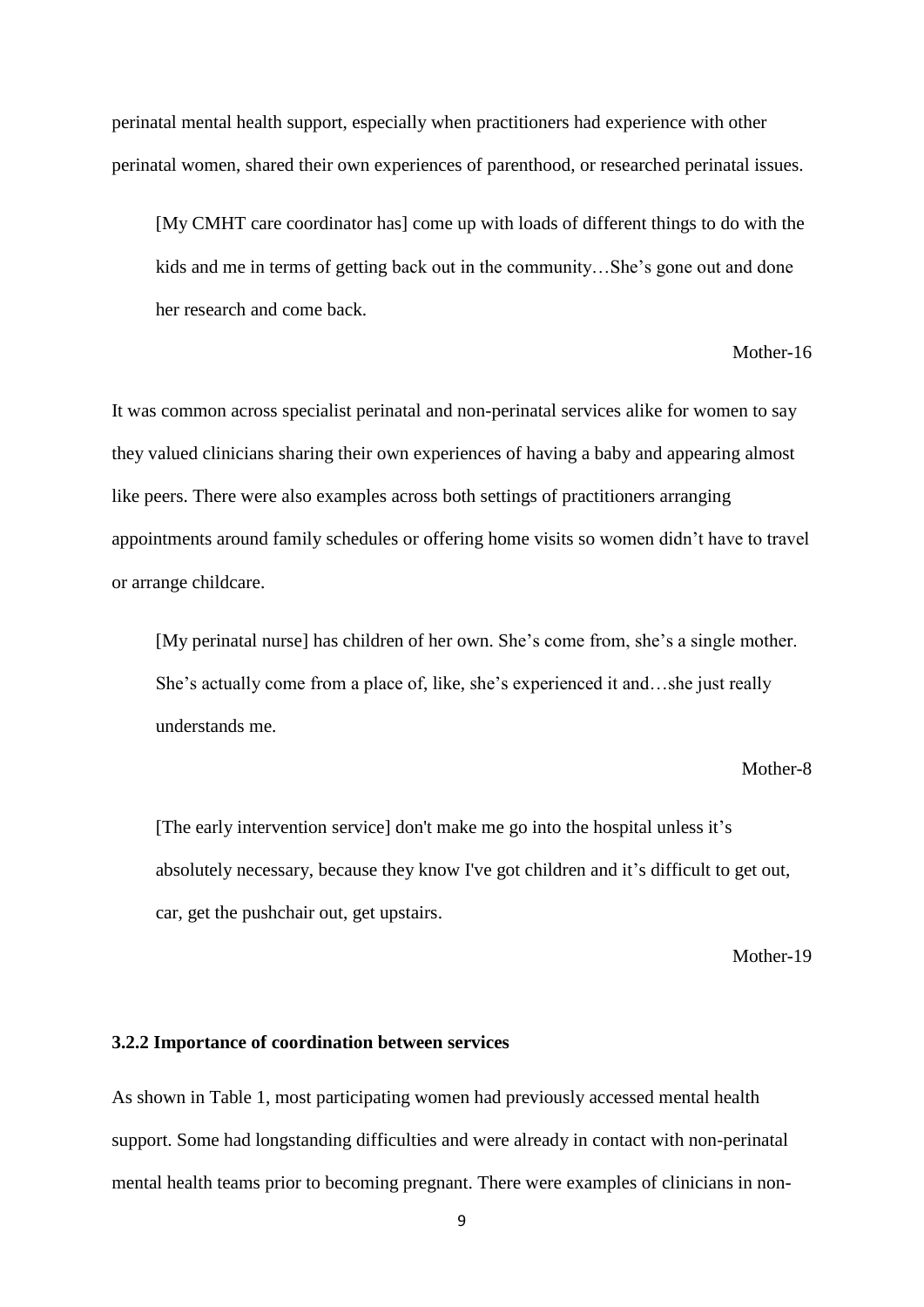perinatal services 'stepping up' women's care when they became pregnant and liaising well with maternity services, contacting them with any concerns, and in one case carrying out joint visits with health visitors. This was highly valued.

[The early intervention team were] very quick off the mark to…[check that] the few doses [of medication] that I did have while I was pregnant didn't affect him. So doctors were contacted, scans were done, and so I think [that] was done very efficiently.

Mother-30

There were also examples of women being referred by non-perinatal services for specialist advice (e.g. around medication), either from perinatal community mental health teams or from local practitioners with perinatal expertise. In some cases, staff in non-perinatal teams were praised for making rapid contact with perinatal services.

I think [my CMHT care-coordinator] could see that my mood had really deteriorated. So she tried again [to contact the MBU] and then managed to find me a bed…So it was pretty good going…

…And then the handover back to the local team I think was quite good because my carecoordinator came several times to [the MBU] and so she was very much in the loop.

Mother-11

I was referred [to a perinatal specialist]. And I had seen him a couple of times before pregnancy because I was trying to decide whether to stay on or off medication.

Mother-17

Joined up working between services was key, as women described feeling overwhelmed when professionals from different services saw them in an uncoordinated way, or when referrals between services felt disorderly. Also, while in some cases women got access to perinatal teams quickly, and links between MBUs and community perinatal teams seemed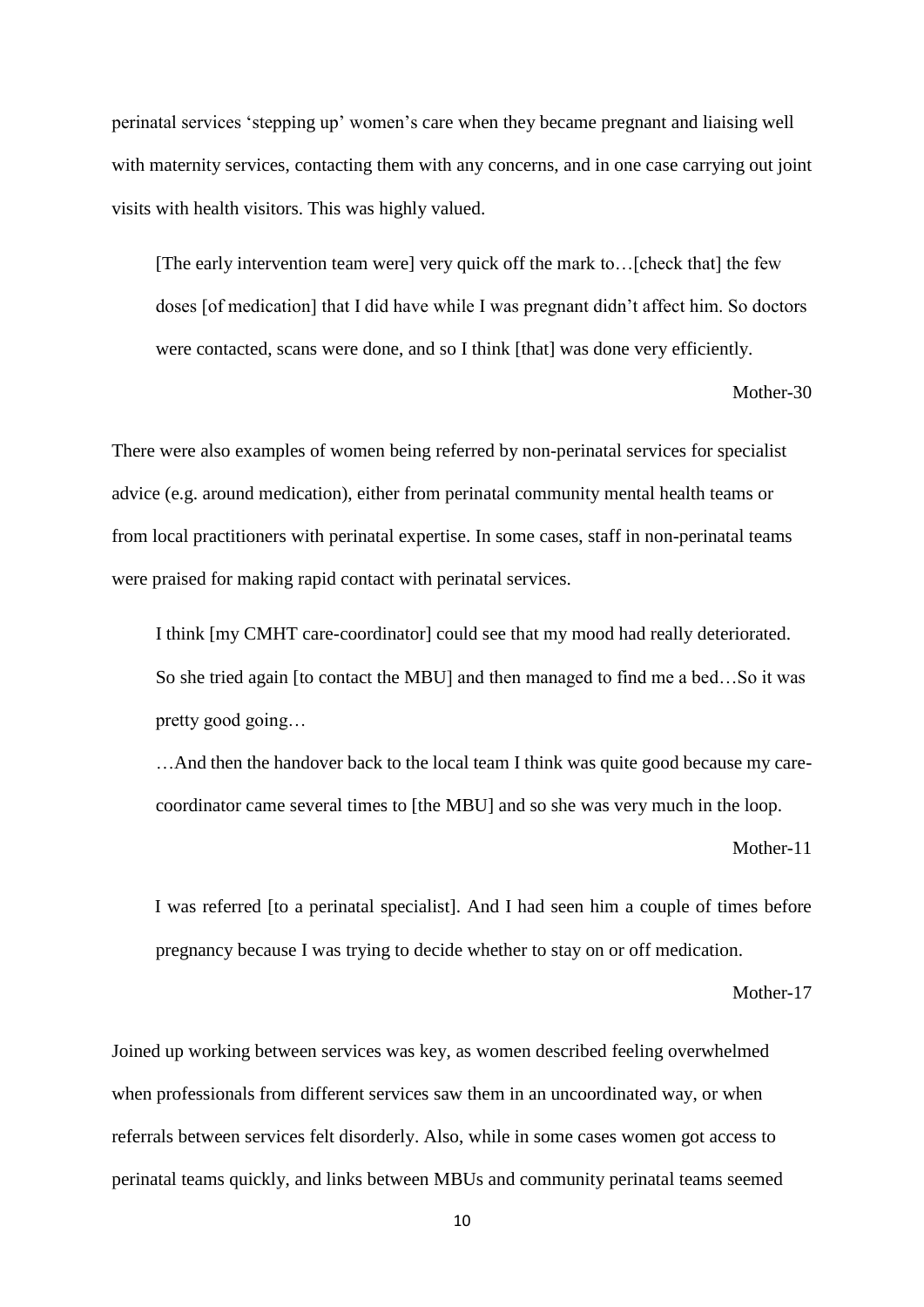generally good, others felt that clinicians in non-perinatal mental health services, as well as GPs (family doctors), and maternity clinicians (e.g. midwives and health visitors), lacked knowledge of specialist perinatal services, causing delays and mix-ups. It is possible that this related partly to the fact that some areas were in the midst of setting up new specialist services or expanding existing ones; certainly, it was compounded by the fact that, although most areas at least had a local perinatal specialist, there often was no full perinatal service to which to refer women.

Occasionally, women cared for by non-perinatal services also expressed concerns that this may have restricted their ability to access more specialist perinatal support.

I think a lot of people were too scared to do anything [to help me with my baby] because it was therapy interfering. I'm thinking I should do [the personality disorder treatment] because it's the best thing…whereas actually no…Maybe if I hadn't been [under the personality disorder service] I would have got…more specialist [perinatal support].

Mother-26

## **3.2.3 Available, consistent clinicians**

Across both specialist perinatal and non-perinatal mental health teams, women generally felt staff were accessible, with several noting that clinicians were "always available at the end of a phone" (Mother-30). Early intervention teams were particularly well liked in this regard.

Both perinatal and non-perinatal teams also mostly arranged for women to see the same clinicians consistently. This was seen as especially important in the perinatal context, where some women feared opening up about their difficulties to unfamiliar people (e.g. in case their babies were taken away), and where general maternity care often lacked continuity.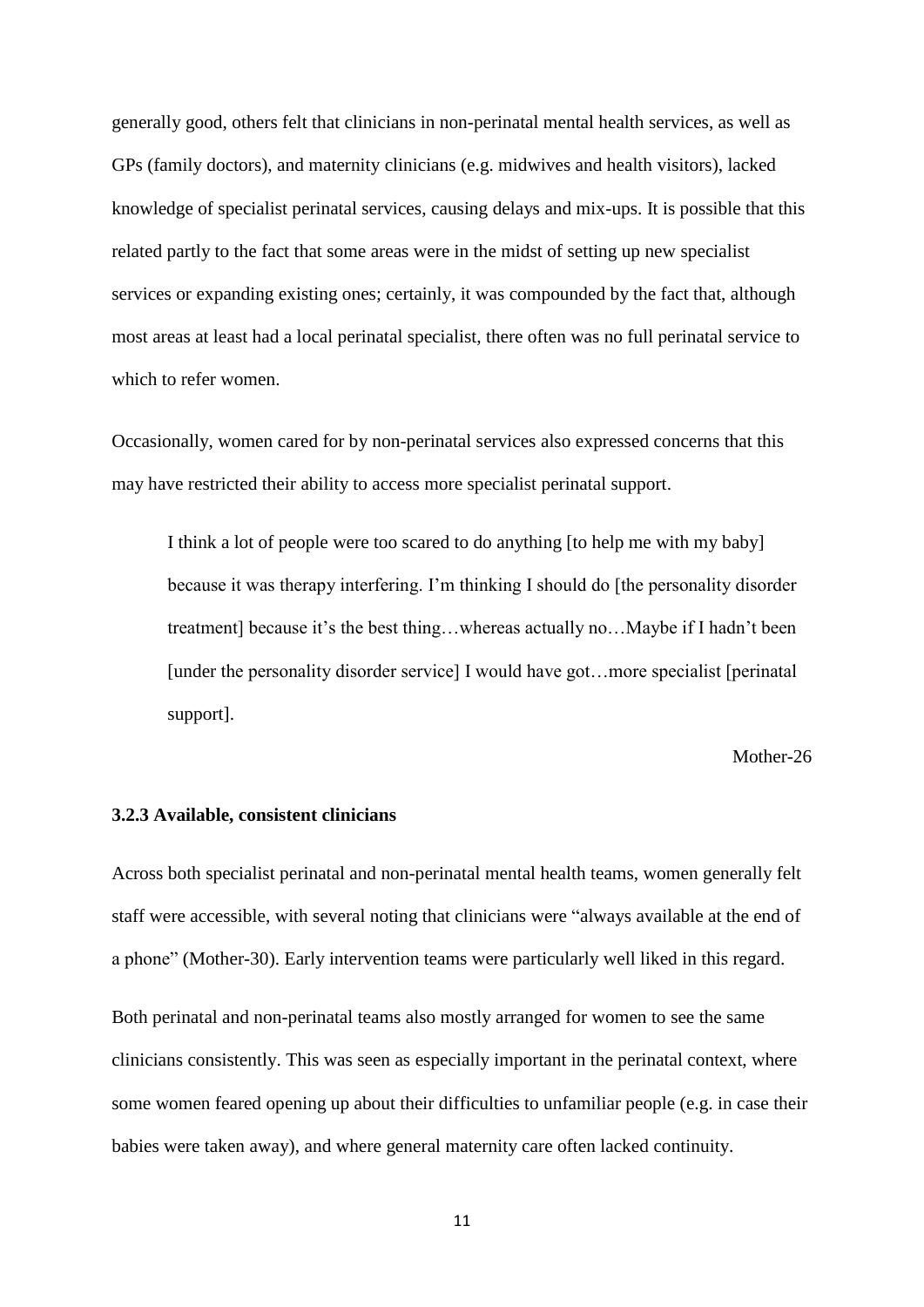I just think [my perinatal mental health nurse] was massively reassuring…You have a troop of miscellaneous midwives, it's a different one each time…So [my perinatal nurse] was like a constant…a sort of counterpoint to all of that.

Mother-1

Indeed, a particular strength of non-perinatal teams was continuity of care. Although a few women reported high staff turnover, and one said the complex needs team she was under discharged women if they became pregnant, others emphasised that they had been under their team's care prior to pregnancy and had been able to retain the same care-coordinator during pregnancy and postnatally. This was usually highly valued.

I've spent so long with [my CMHT care coordinator] you know, I've got to know her now…She's been brilliant. She's been an absolute, I couldn't, I couldn't fault her.

Mother-16

Not only this, whereas women under the care of specialist perinatal teams could usually only be seen for up to one year postnatally, non-perinatal teams were often able to offer longerterm care over several years.

[My early intervention care-coordinator] said, 'I'll just keep seeing you for as long as you need me.'

Mother-19

There were a small number of cases across both settings where women complained that clinicians judged them unfairly to be a potential risk to their babies, or did not allow them enough autonomy over their care. However, the majority found clinicians non-judgemental, collaborative and supportive.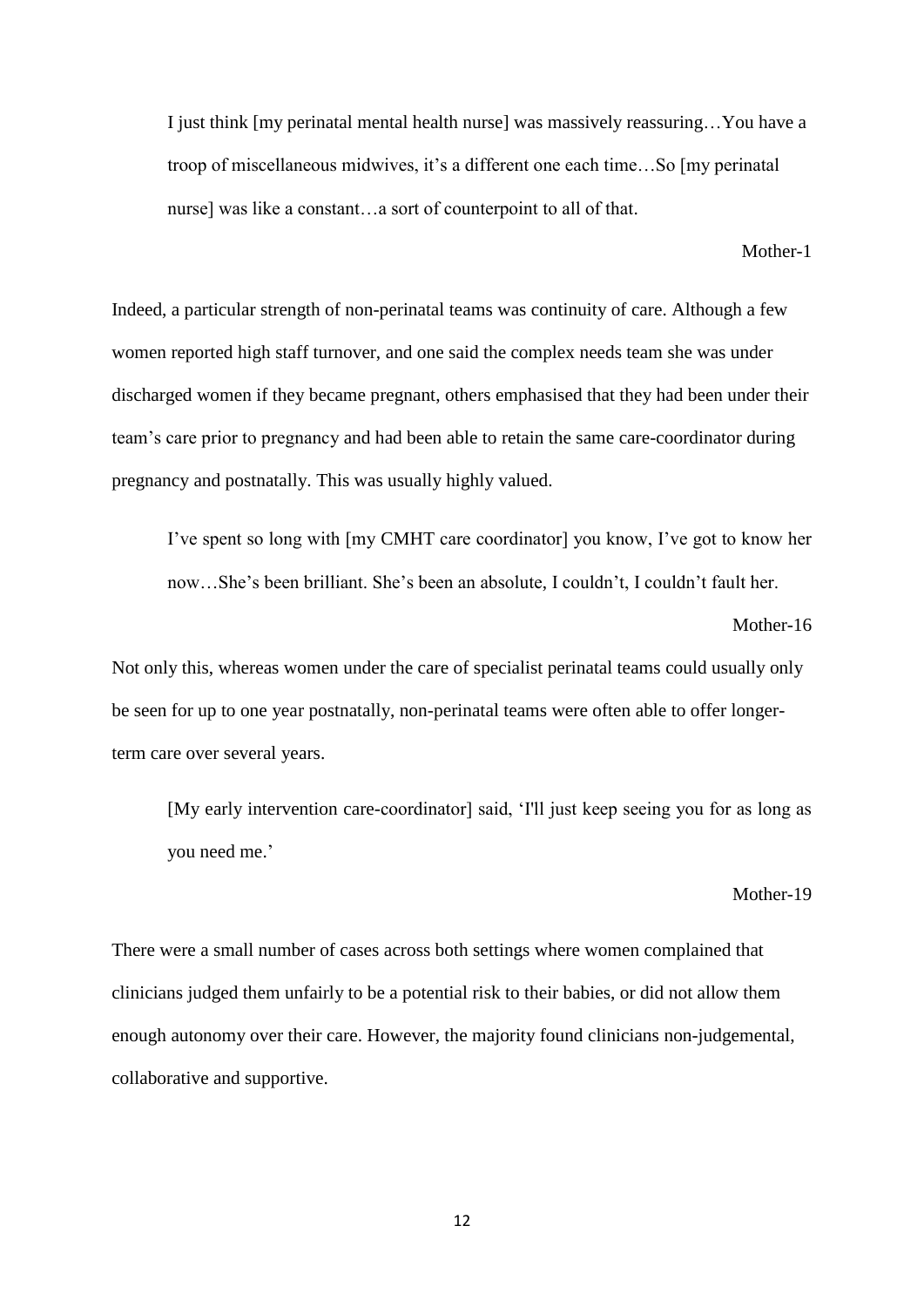#### **3.2.4 Inadequate resourcing and a narrow focus**

Notwithstanding these positive aspects of care, both perinatal and non-perinatal mental health teams were described as under-resourced. Although, as outlined, women generally found clinicians available and consistent, some women commented that clinicians initially took a long time to see them (especially psychiatrists and psychologists), did not arrange regular appointments, appeared unprepared and performed quick, perfunctory appointments.

I was discharged [from the MBU] and passed over to somebody called a carecoordinator, care I have yet to receive six months after leaving hospital. I have not seen the [CMHT] psychiatrist that is apparently in charge of my wellbeing.

Mother-33

I think that the impression I got is that…the perinatal team are very, very busy. And I saw one of the representatives, but it took me quite a few weeks for her to get in contact with me.

#### Mother-7

Women also reported that practitioners sometimes lost contact with them unexpectedly, leaving them feeling forgotten and struggling with ongoing difficulties.

We were due a call [from the perinatal mental health nurse] and then didn't hear from her again...I know that, you know, they're probably very stretched...But I have been thinking about, you know, counselling…There's a shadow that hangs over me.

Mother-5

It was conspicuous that several women said they wanted psychological therapy but found this hard to access, across both perinatal and non-perinatal settings, usually because of long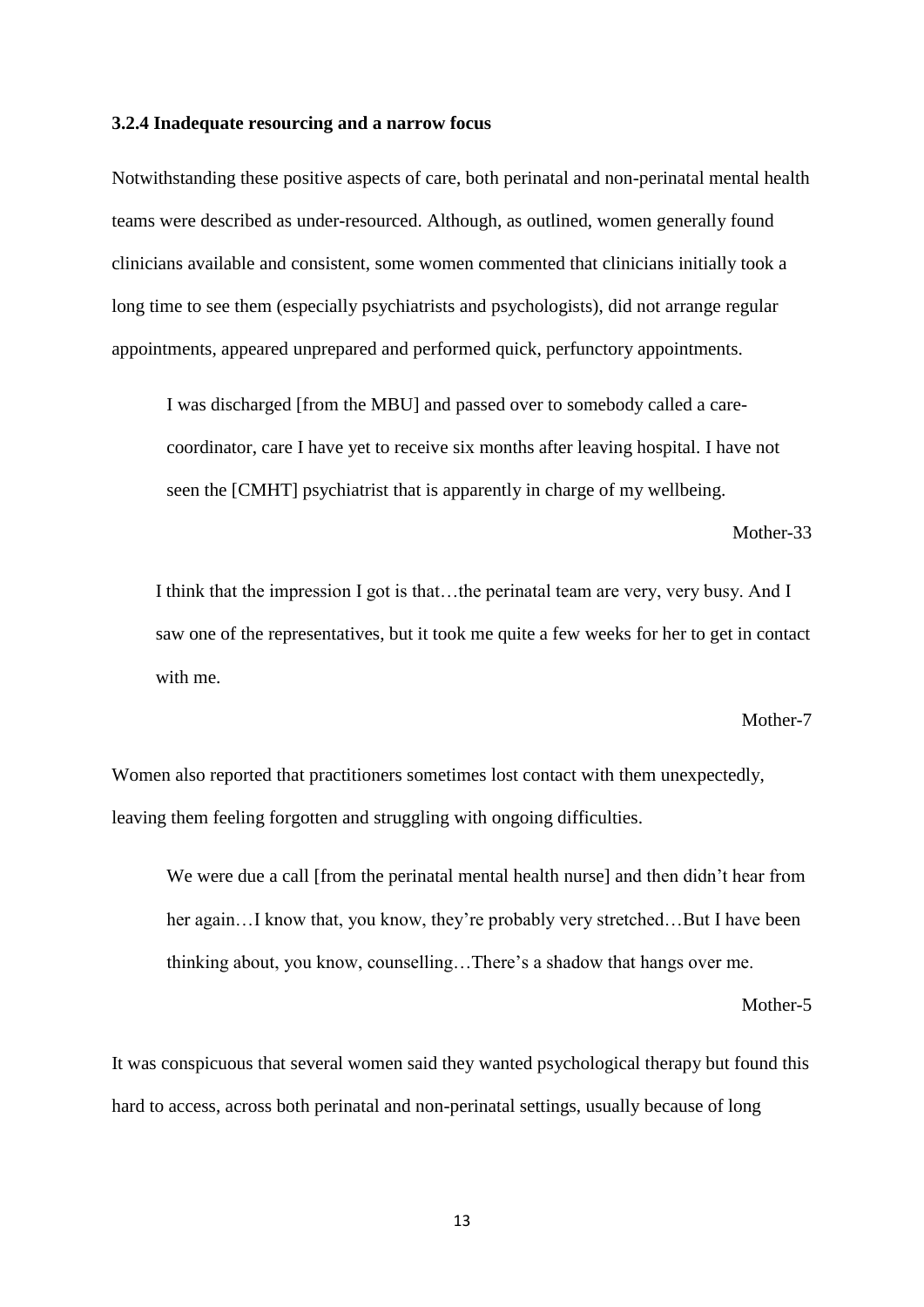waiting lists, though occasionally also where psychologists felt unable to allow babies in sessions or to offer home visits (even in perinatal services).

Additionally, it was notable that some women were parenting in challenging circumstances, often with little support, and in the context of turbulent relationships. Twelve women were not living with a partner and these mothers seemed particularly likely to be younger or from a Black African or Caribbean background. Some women said they would have valued help with the wider issues and lack of support they faced but found community teams, both perinatal and non-perinatal, somewhat narrow in their focus. For example, a few women would have liked more practical support and advice with infant-care. One woman - a young, single mother from a Black Caribbean background - accessed a specialist perinatal community team after discharge from an MBU, but struggled again once back at home. She suggested that a community-based equivalent of an MBU would have been valuable "where mums can have appointments, just to do all the [MBU] activities, you know, but not have to stay" (Mother-8). Others suggested services may benefit from offering more parenting support, night nurses, crèches or even small amounts of childcare to allow mothers respite.

Although there were exceptions, there also appeared to be relatively little family involvement in women's care, or provision for couples or families, across both settings. Involvement of families was not always straightforward. For example, some women wanted confidentiality from their partners and families (e.g. due to perceived stigma around mental health reported by some women from Asian, Muslim and Black African backgrounds). However, while there were examples of practitioners being sensitive to women's family contexts, on the whole families and interpersonal contexts seemed overlooked. A few women also wanted couples therapy but said this was not available.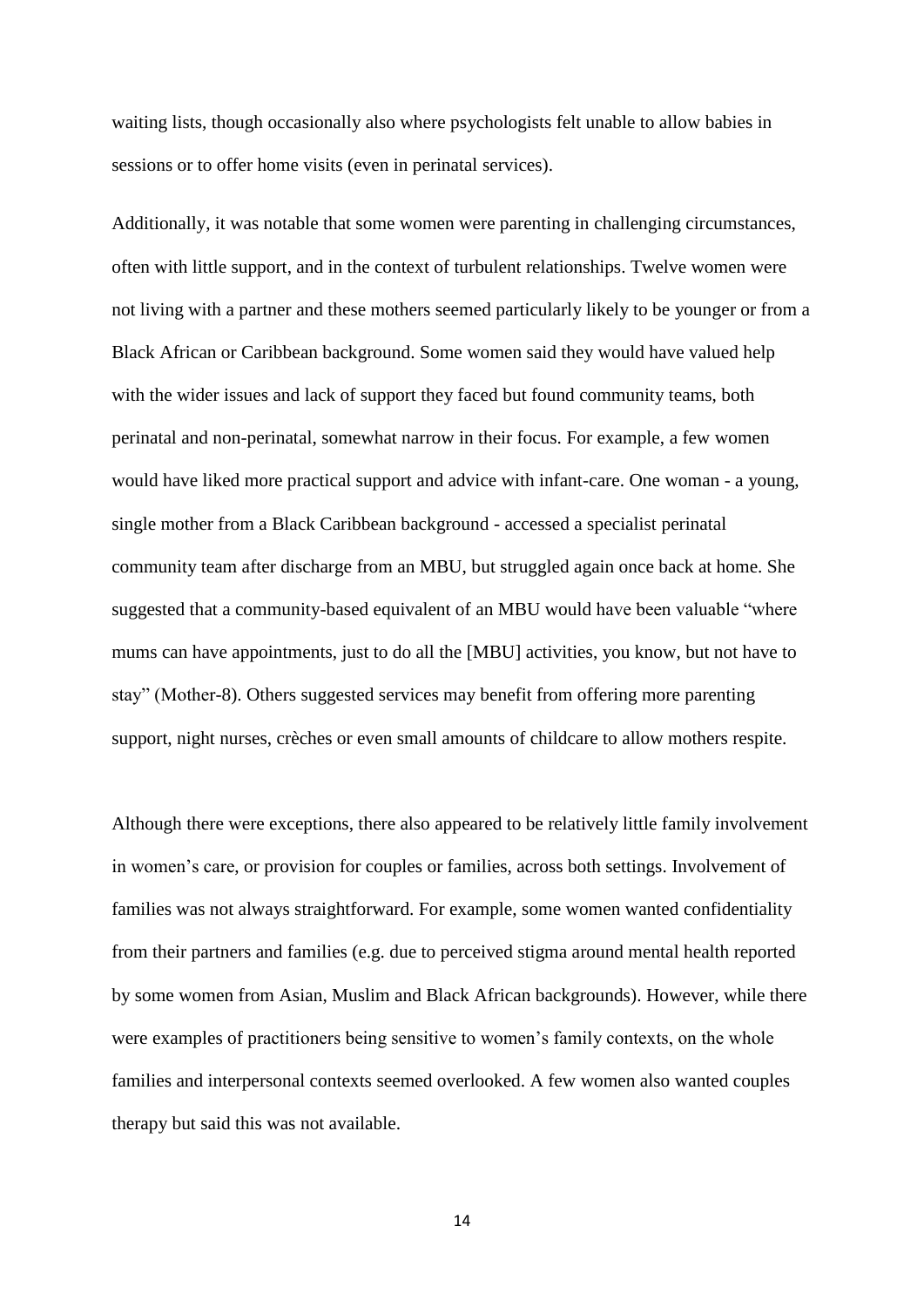Finally, three women had lost custody of their babies and felt there was little support available to help them cope with the aftermath of this. One woman was discharged by her perinatal mental health team to a general, non-perinatal service once she lost custody as she was no longer considered 'perinatal'; she felt almost completely unsupported emotionally with her loss.

## **4. Discussion**

To our knowledge, this study is the first to explore women's experiences of support for perinatal mental health difficulties from secondary care perinatal and non-perinatal community mental health services. As such it fills a clear gap in the research literature, helping to develop a knowledge base around the support needs of women with moderate to severe perinatal mental health difficulties. We found that women reported generally positive experiences of support from both specialist perinatal and non-perinatal mental health services in the community. Although they experienced both types of service as stretched and underresourced, they generally found clinicians available and consistent. Building on the findings of previous research in primary care (Megnin-Viggars et al., 2015; Millett et al., 2018) and inpatient (Heron et al., 2012; Megnin-Viggars et al., 2015; Wright et al., 2018) settings, women placed a high value on services offering them specialist perinatal expertise and tailoring. This suggests there may be benefit in trialling specialist secondary care models internationally and offers support to the UK's expansion of perinatal services. As recommended in other research, our findings suggest that general mental health (and maternity) clinicians may benefit from training to improve their perinatal expertise and confidence referring women to specialist services (Myors, Schmied, Johnson, & Cleary, 2013).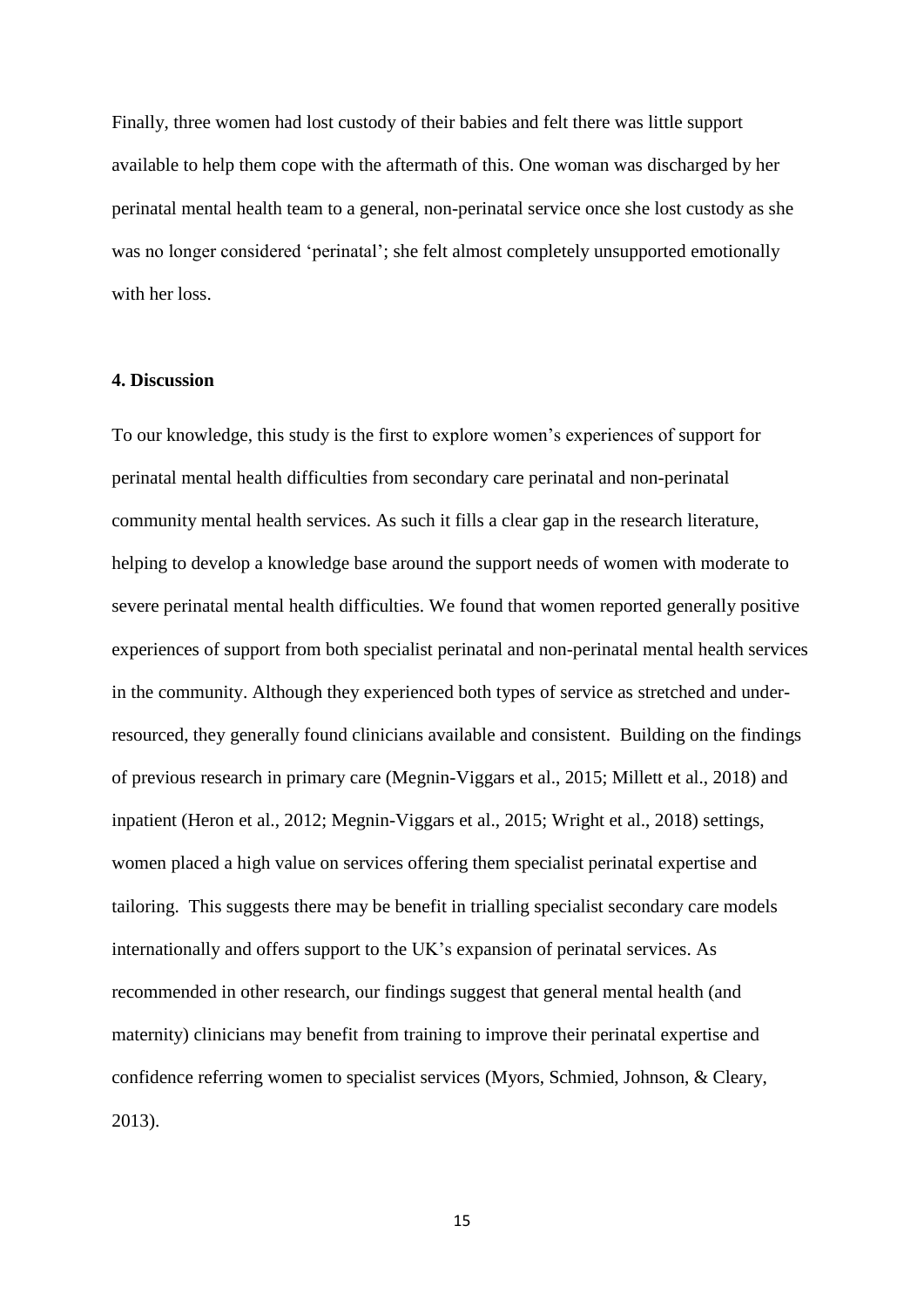While specialist expertise was more readily available from perinatal services, it was notable that women reported positive experiences of support from non-perinatal community mental health services too, particularly when practitioners researched perinatal issues, drew on their own experiences of motherhood, stepped up women's care in the perinatal period, and liaised effectively with perinatal services/specialists when needed. Some women also praised the continuity of care that non-perinatal mental health services could provide, , as these teams could see women before, during and after pregnancy and were sometimes able to offer longer-term support than perinatal teams (which generally only offered treatment for up to one year postnatally). While we interviewed women 6-9 months postnatally, when they were still eligible for specialist perinatal support, we identified a potential tension for some women, wherein specialist teams did not usually offer them long-term continuity of care, while non-perinatal teams offered greater continuity but lacked specialist expertise.

Continuity of care has been identified as vital during the perinatal period, as this is a time when women particularly fear discussing their difficulties with professionals (Megnin-Viggars et al., 2015). Our findings suggest that general community mental health services should not discharge women simply because they become pregnant; that some women accessing specialist perinatal teams may wish to be seen for longer than the current 12-month cut-off point; and that both perinatal and non-perinatal teams need to follow-up women proactively to avoid care being terminated without warning. It would be valuable to conduct further research, both in the UK and internationally, to evaluate optimal care arrangements: while it appears that women value specialist perinatal expertise highly, there may be questions about whether they should be transferred fully to a specialist perinatal team during the perinatal period, or whether some form of shared or joint working between perinatal and non-perinatal services would be preferable in some cases.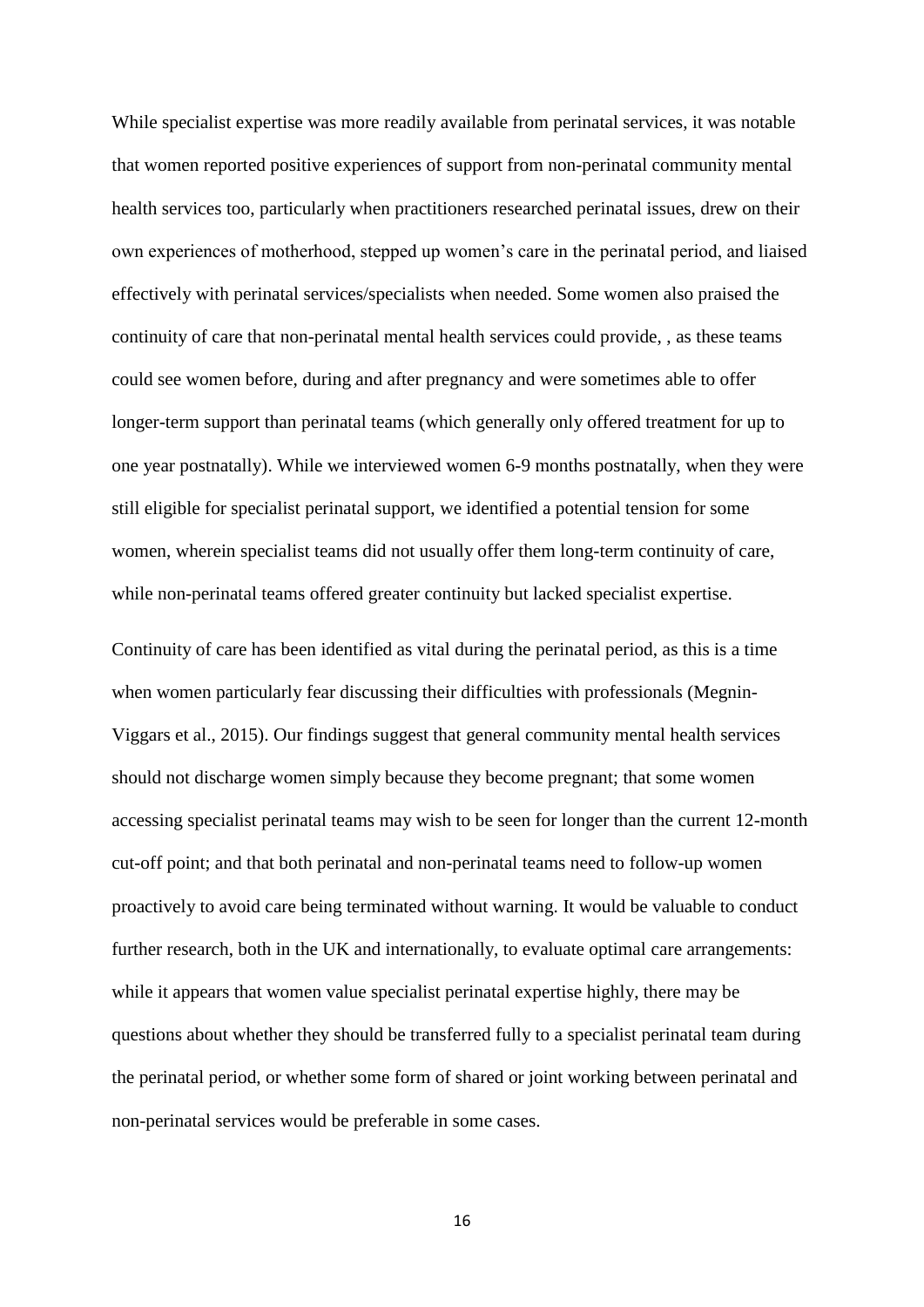Access to psychological treatments that meet the specific needs of perinatal women (e.g. their need to bring babies to sessions) appears also to require improvement. As identified by other research too (Lever Taylor et al., 2019), our findings suggest that such interventions should additionally include couples therapy and support for women's partners. Greater practical support and advice with infant care would also appear to be of value, particularly for mothers with limited support networks around them, including exploration of the possibility of a community-based equivalent of an MBU. Finally, it is important to give greater consideration to the needs of women who lose their babies and how are they offered support.

# **4.1 Limitations**

While this study was novel and unique, it also had a number of limitations.

Firstly, the study was carried out during a period of rapid expansion of perinatal mental health services in England. This means that its findings are, to some extent, time-specific and women's experiences may vary as services change. Even so, the study can still inform future service development by drawing attention to women's needs and priorities.

Because of regional variations in the distribution of specialist perinatal teams, women who accessed them were generally recruited from different areas of the country to those accessing non-perinatal teams. This could have resulted in biases (e.g. if the views of women accessing perinatal versus non-perinatal teams differed for reasons unrelated to service type). Future research should include more balanced, regionally diverse sample, especially as specialist perinatal teams are now being expanded nationally. This research was also limited to women accessing services in England. As outlined, secondary care community perinatal mental health teams are currently unique to the UK. Nevertheless, it would be valuable to carry out international research to explore and compare perinatal women's needs and experiences of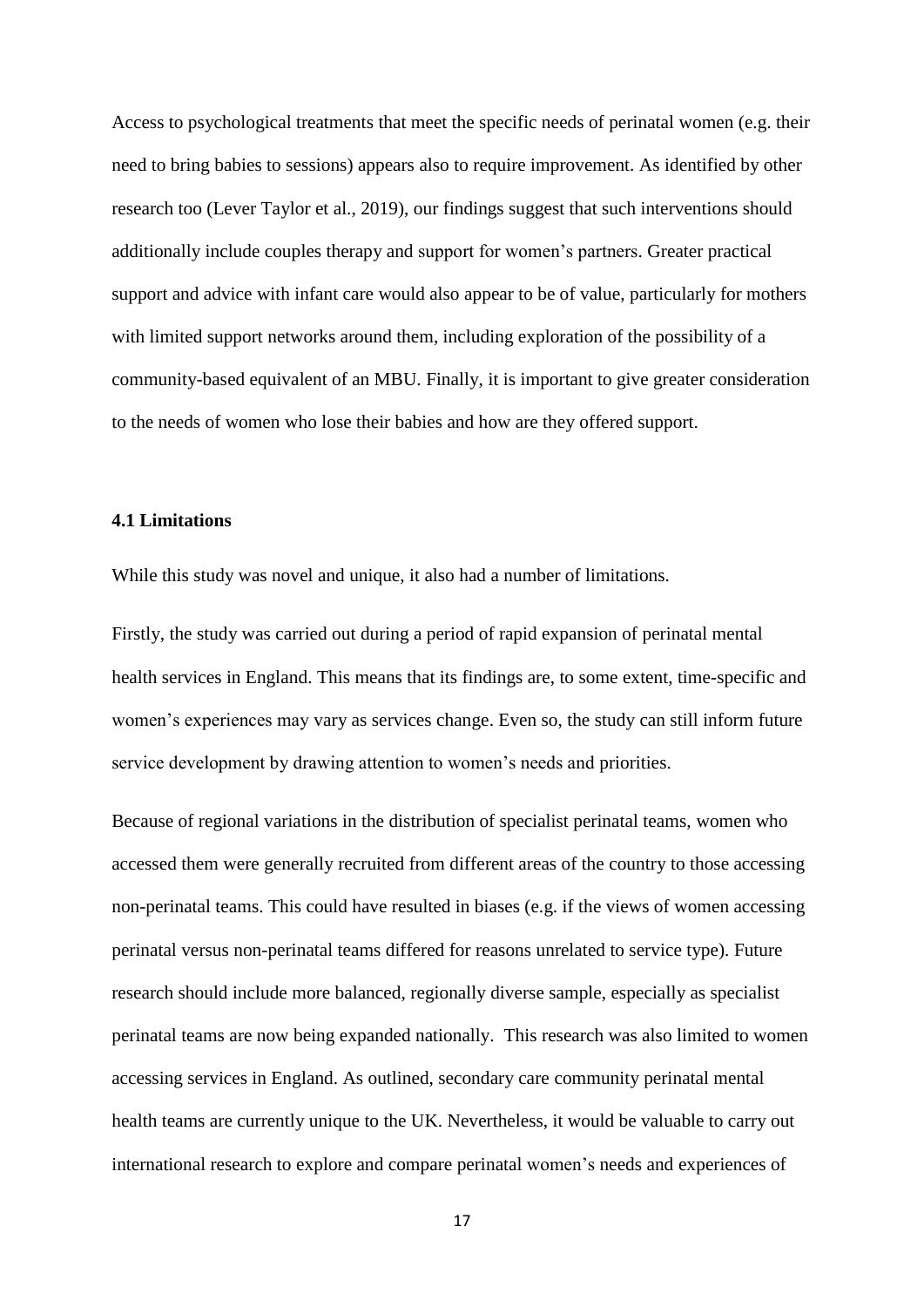secondary care community mental health provision across different contexts.

Women were recruited by clinicians with whom they had worked. It is possible that clinicians referred women with whom they had a good relationship and that this may have made participants' views unrepresentatively positive.

As this study was part of wider research, women were asked about all aspects of their care, including about other mental health services not relevant to this study (e.g. acute/inpatient services). While women provided useful insights, future research may benefit from focussing exclusively on views of community multidisciplinary services to provide greater depth. It may also be beneficial for future research to include the views of women who accessed general primary care services, since differing criteria for access between perinatal and nonperinatal secondary care teams could mean we excluded some women who would have accessed a specialist team had one been available.

Finally, as women were interviewed when their babies were 6-9 months old they were still eligible for support from perinatal teams at this point. As these services usually only offer support for up to one year postnatally (though there are plans to extend this to two years), it would be valuable for future research to interview women later on to explore experiences of the length of care offered.

#### **Word count:** 4,494

**Acknowledgements:** The authors are very grateful indeed for the advice and support received from the Perinatal Service User and Carer Advisory Group, and from the wider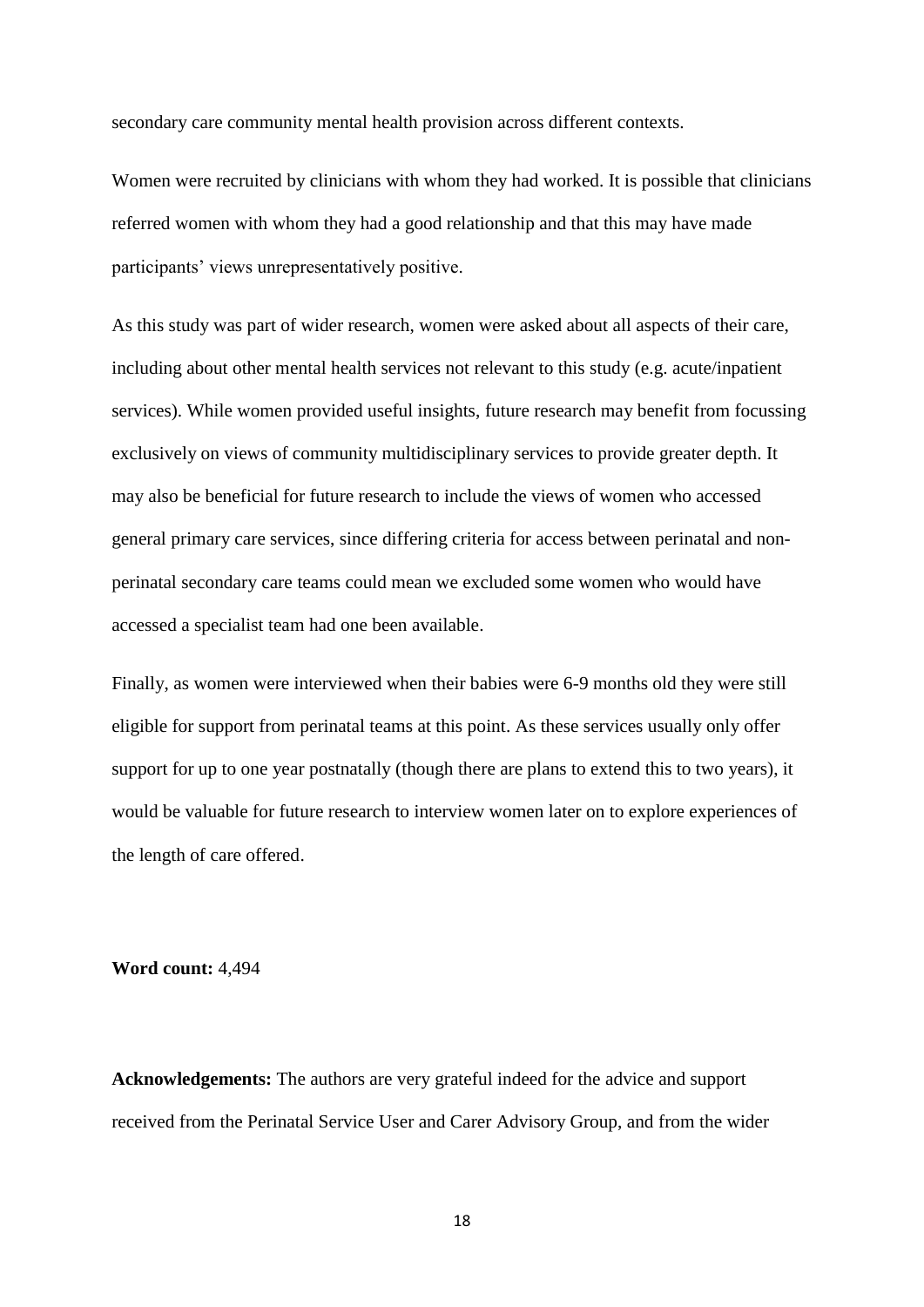ESMI study team. The study team would also like to thank the women who gave up their time to take part in the study.

# **Declarations**

#### **Ethics approval and consent to participate**

All procedures contributing to this work complied with the ethical standards of the English National Health Service. Ethical approval was obtained from the Camberwell St Giles London Research Ethics Committee (REC reference: 13/LO/1855). Informed written consent was obtained from all individual participants included in the study.

The datasets generated and/or analysed during the current study are not publicly available due to them containing information that could compromise research participant privacy/consent but are available from the corresponding author on reasonable request.

## **Funding**

This paper summarises independent research funded by the National Institute for Health Research (NIHR) under its PGfAR Programme (Grant Reference Number RP-PG-1210- 12002). The views expressed are those of the authors and not necessarily those of the NHS, the NIHR or the Department of Health and Social Care. The study team acknowledges the study delivery support given by the local Clinical Research Networks.

SJ is supported by the NIHR Mental Health Research Policy Unit, the NIHR Collaboration for Leadership in Applied Health Research and Care (CLAHRC) North Thames and the UCLH Biomedical Research Centre.

LMH was supported by a National Institute for Health Research (NIHR) Research Professorship (NIHR-RP-R32–011). She is now partly supported by the South London and Maudsley NHS Foundation Trust/King's College London Biomedical Research Centre.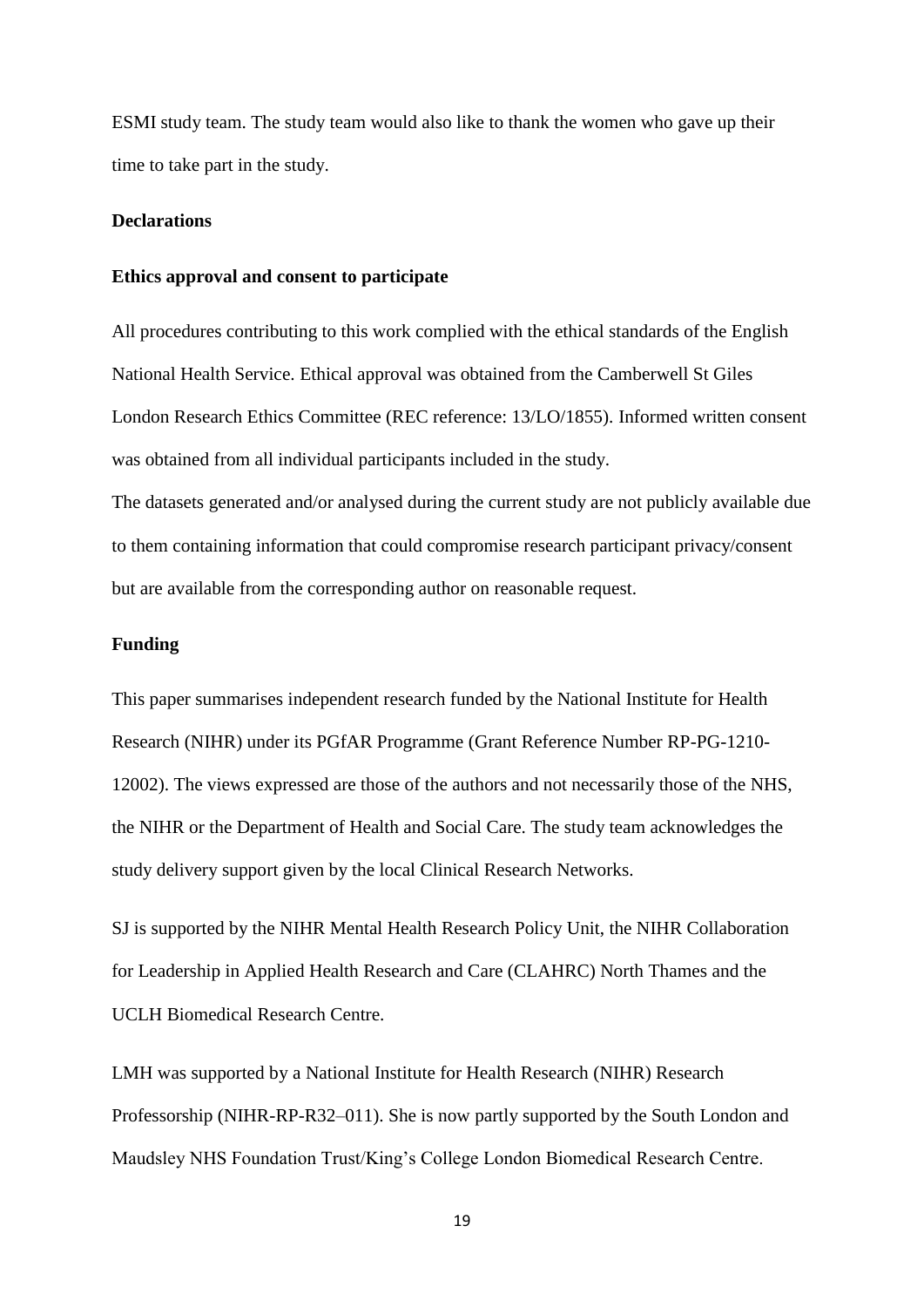#### **References**

- Bauer, A., Parsonage, M., Knapp, M., Lemmi, V., & Bayo, A. (2014). *The costs of perinatal mental health problems*. Retrieved from http://eprints.lse.ac.uk/59885/
- Braun, V., & Clarke, V. (2006). Using thematic analysis in psychology. *Qualitative Research in Psychology*, *3*(2), 77–101. https://doi.org/10.1191/1478088706qp063oa
- Brockington, I., Butterworth, R., & Glangeaud-Freudenthal, N. (2017). An international position paper on mother-infant (perinatal) mental health, with guidelines for clinical practice. *Archives of Women's Mental Health*, *20*(1), 113–120. https://doi.org/10.1007/s00737-016- 0684-7
- Harvey, S. T., Fisher, L. J., & Green, V. M. (2012). Evaluating the clinical efficacy of a primary carefocused, nurse-led, consultation liaison model for perinatal mental health. *International Journal of Mental Health Nursing*, *21*(1), 75–81. https://doi.org/10.1111/j.1447- 0349.2011.00766.x
- Heron, J., Gilbert, N., Dolman, C., Shah, S., Beare, I., Dearden, S., … Ives, J. (2012). Information and support needs during recovery from postpartum psychosis. *Archives of Women's Mental Health*, *15*(3), 155–165. https://doi.org/10.1007/s00737-012-0267-1
- Howard, L. M., Molyneaux, E., Dennis, C.-L., Rochat, T., Stein, A., & Milgrom, J. (2014). Nonpsychotic mental disorders in the perinatal period. *Lancet*, *384*(9956), 1775–1788. https://doi.org/10.1016/S0140-6736(14)61276-9
- Maternal Mental Health Alliance. (2018). Community specialist perinatal mental health teams. Retrieved 18 October 2018, from https://maternalmentalhealthalliance.org/campaign/actnow/community/
- Megnin-Viggars, O., Symington, I., Howard, L. M., & Pilling, S. (2015). Experience of care for mental health problems in the antenatal or postnatal period for women in the UK: A systematic review and meta-synthesis of qualitative research. *Archives of Women's Mental Health*, *18*(6), 745–759. https://doi.org/10.1007/s00737-015-0548-6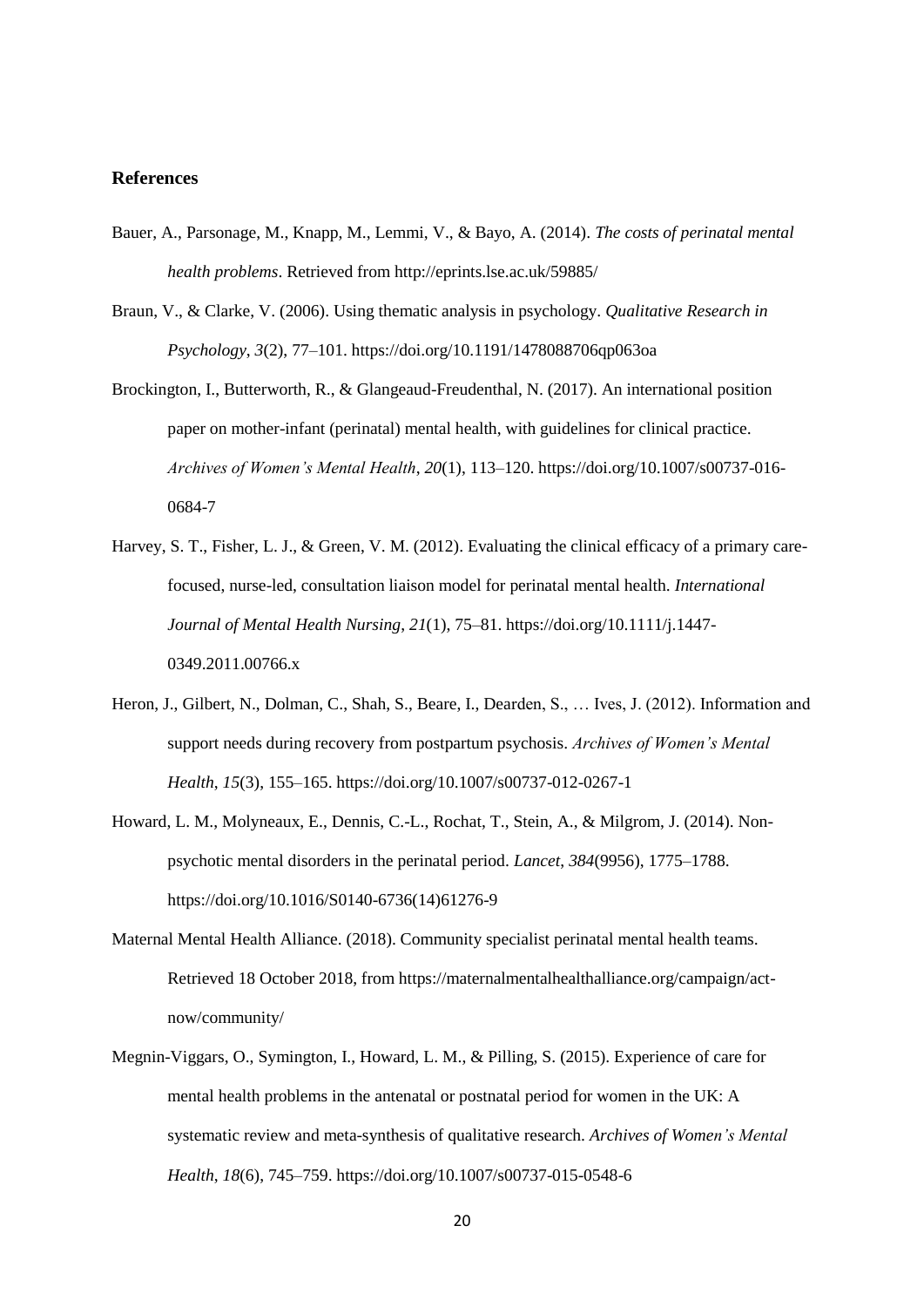- Millett, L., Taylor, B. L., Howard, L. M., Bick, D., Stanley, N., & Johnson, S. (2018). Experiences of Improving Access to Psychological Therapy Services for Perinatal Mental Health Difficulties: A Qualitative Study of Women's and Therapists' Views. *Behavioural and Cognitive Psychotherapy*, *46*(4), 421–436. https://doi.org/10.1017/S1352465817000650
- Myors, K. A., Schmied, V., Johnson, M., & Cleary, M. (2013). Collaboration and integrated services for perinatal mental health: An integrative review. *Child & Adolescent Mental Health*, *18*(1), 1–10. https://doi.org/10.1111/j.1475-3588.2011.00639.x
- National Collaborating Centre for Mental Health. (2018). *The Perinatal Mental Health Care Pathways. Full implementation guidance.* Retrieved from https://www.rcpsych.ac.uk/docs/default-source/improving-care/nccmh/nccmh-the-perinatalmental-health-care-pathways-full-implementation-guidance.pdf?sfvrsn=73c19277\_2
- NHS England. (2016). *The Five Year Forward View for Mental Health*. Retrieved from https://www.england.nhs.uk/wp-content/uploads/2016/02/Mental-Health-Taskforce-FYFVfinal.pdf
- Rahman, A., Fisher, J., Bower, P., Luchters, S., Tran, T., Yasamy, M. T., … Waheed, W. (2013). Interventions for common perinatal mental disorders in women in low- and middle-income countries: A systematic review and meta-analysis. *Bulletin of the World Health Organization*, *91*, 593–601. http://dx.doi.org/10.2471/BLT.12.109819
- Robertson, E., & Lyons, A. (2003). Living with puerperal psychosis: A qualitative analysis. *Psychology and Psychotherapy: Theory, Research and Practice*, *76*(4), 411–431. https://doi.org/10.1348/147608303770584755

The Royal College of Psychiatrists. (2018). *Perinatal specialist community mental health team service specification template*. Retrieved from https://www.rcpsych.ac.uk/pdf/Perinatal\_specialist\_community\_mental\_health\_team\_service \_spec\_template\_May2018.pdf

Wright, T., Jowsey, T., Stanton, J., Elder, H., Stevens, S., & Wouldes, T. A. (2018). Patient experience of a psychiatric Mother Baby Unit. *PLOS ONE*, *13*(5), e0198241. https://doi.org/10.1371/journal.pone.0198241